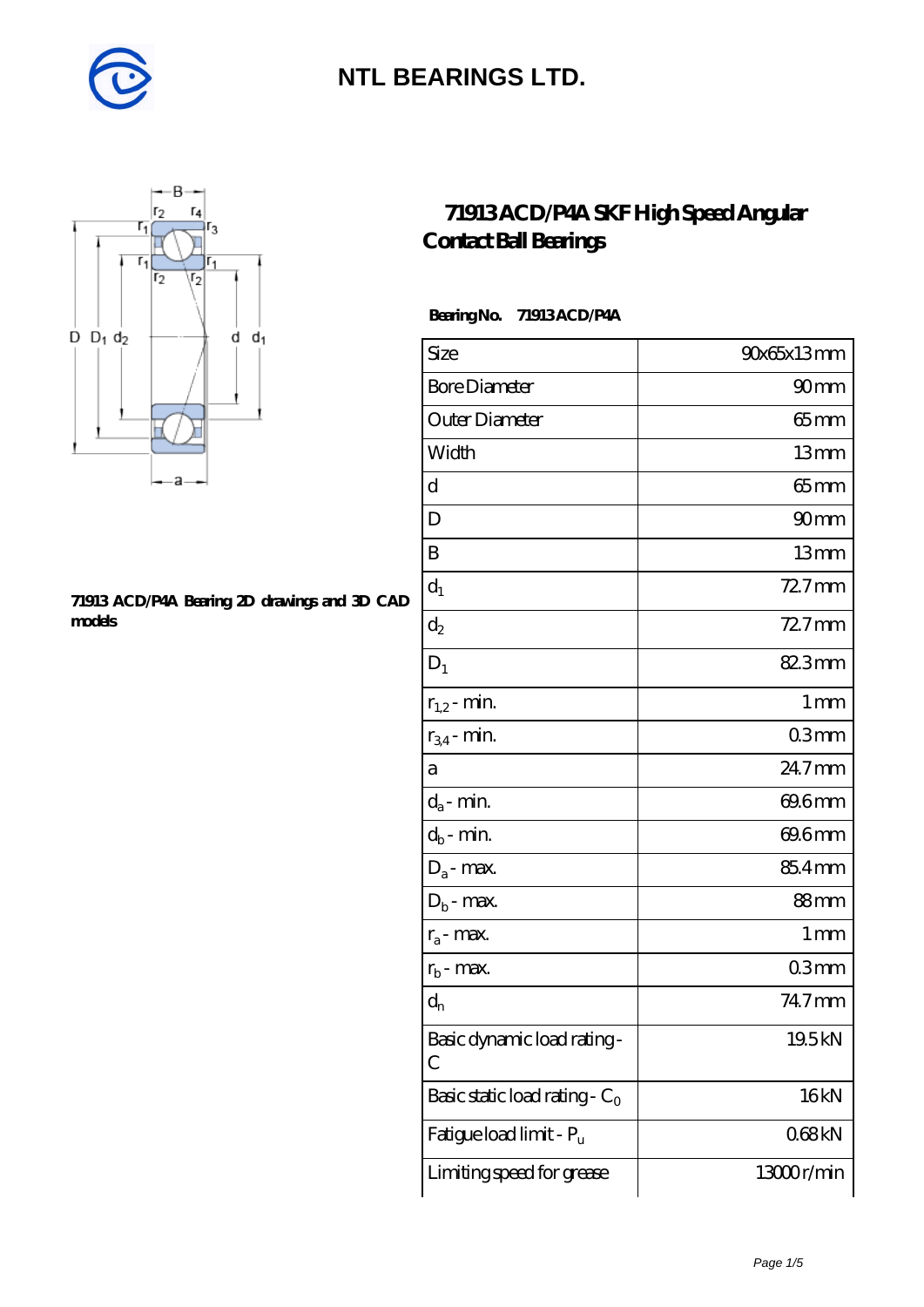

| lubrication                           |              |
|---------------------------------------|--------------|
| Limiting speed for oil<br>lubrication | 20000mm/min  |
| Ball - $D_w$                          | 7.938mm      |
| $Ball - z$                            | 26           |
| $G_{ref}$                             | 285cm3       |
| Calculation factor - e                | 068          |
| Calculation factor - $Y_2$            | 0.87         |
| Calculation factor - $Y_0$            | 038          |
| Calculation factor - $X_2$            | 041          |
| Calculation factor - $Y_1$            | 0.92         |
| Calculation factor - $Y_2$            | 1.41         |
| Calculation factor - $Y_0$            | 0.76         |
| Calculation factor - $X_2$            | 067          |
| Preload class $A - G_A$               | 120N         |
| Preload class $B - G_B$               | 240N         |
| Preload class C - $G_C$               | 480N         |
| Preload class $D - G_D$               | 960N         |
| Calculation factor - f                | 1.2          |
| Calculation factor - $f_1$            | 0.98         |
| Calculation factor - f <sub>2A</sub>  | 1            |
| Calculation factor - $f_{2B}$         | 1.04         |
| Calculation factor - $f_{\chi}$       | 1.08         |
| Calculation factor - $f_{2D}$         | 1.14         |
| Calculation factor - $f_{HC}$         | T            |
| Preload class A                       | 136N/micron  |
| Preload class B                       | 176N/micron  |
| Preload class C                       | 232N/micron  |
| Preload class D                       | 311 N/micron |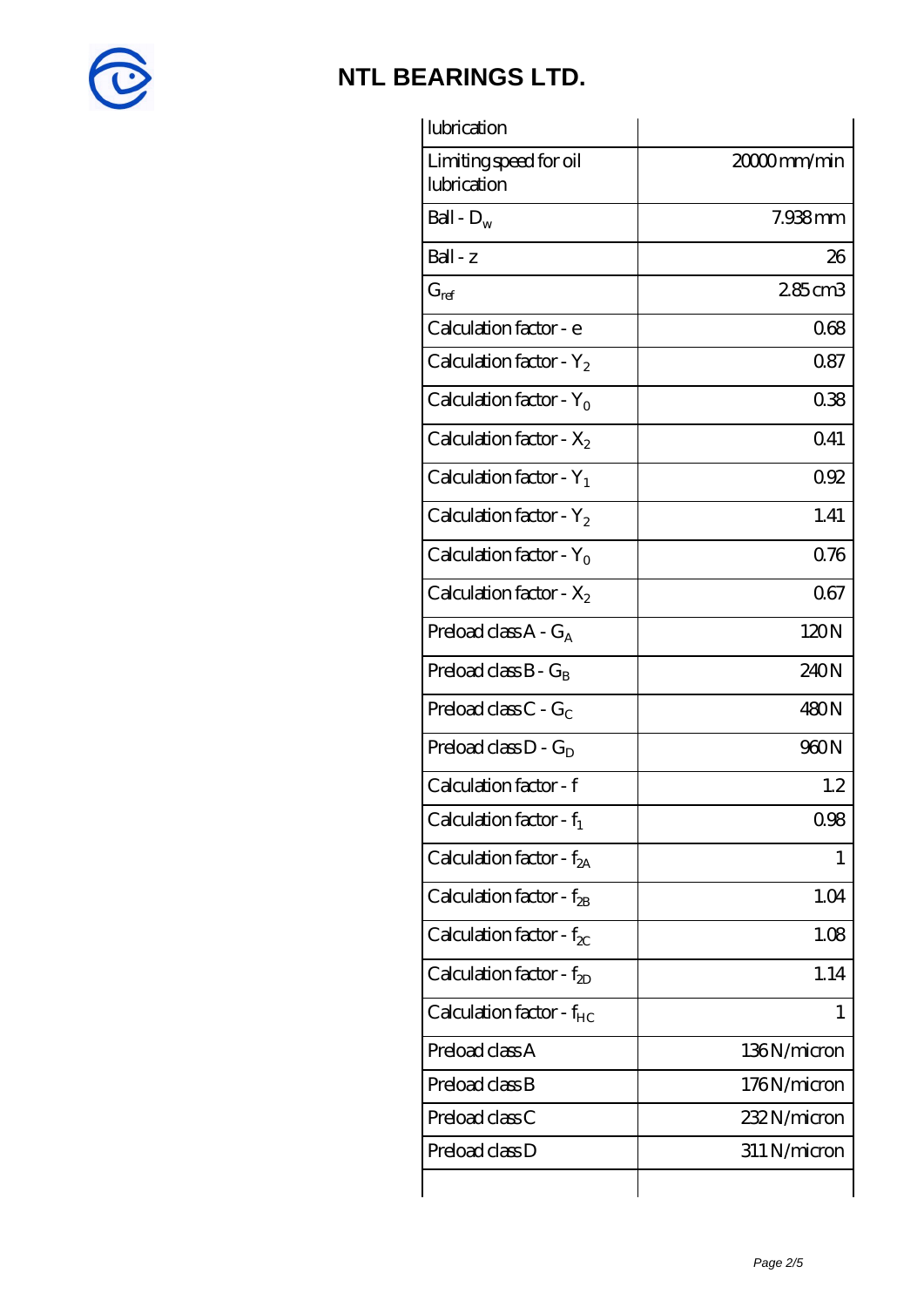

| Category                 | Precision Ball Bearings                                                                                                                                                                                                                        |
|--------------------------|------------------------------------------------------------------------------------------------------------------------------------------------------------------------------------------------------------------------------------------------|
| Inventory                | 0 <sup>0</sup>                                                                                                                                                                                                                                 |
| Manufacturer Name        | <b>SKF</b>                                                                                                                                                                                                                                     |
| Minimum Buy Quantity     | N/A                                                                                                                                                                                                                                            |
| Weight / Kilogram        | 023                                                                                                                                                                                                                                            |
| Product Group            | <b>BO4270</b>                                                                                                                                                                                                                                  |
| Enclosure                | Open                                                                                                                                                                                                                                           |
| Precision Class          | ABEC 7   ISO P4                                                                                                                                                                                                                                |
| Material - Ball          | Steel                                                                                                                                                                                                                                          |
| Number of Bearings       | 1 (Single)                                                                                                                                                                                                                                     |
| Contact Angle            | 25Degree                                                                                                                                                                                                                                       |
| Preload                  | None                                                                                                                                                                                                                                           |
| Raceway Style            | 1 Rib Outer Ring                                                                                                                                                                                                                               |
| Cage Material            | Phenolic                                                                                                                                                                                                                                       |
| Rolling Element          | <b>Ball Bearing</b>                                                                                                                                                                                                                            |
| Flush Ground             | No                                                                                                                                                                                                                                             |
| Inch - Metric            | Metric                                                                                                                                                                                                                                         |
| <b>Other Features</b>    | Single Row   Angular<br>Contact   High Precision                                                                                                                                                                                               |
| Long Description         | <b>65MM Bore; 90MM</b><br>Outside Diameter; 13MM<br>Width; Open Enclosure;<br>ABEC 7   ISO P4 Precision;<br>Steel Ball Material; 1<br>(Single) Bearings, 25 Degree<br>Contact Angle; Phenolic<br>Cage Material; 1 Rib Outer<br><b>Ring Rac</b> |
| Category                 | Precision Ball Bearings                                                                                                                                                                                                                        |
| <b>UNSPSC</b>            | 31171531                                                                                                                                                                                                                                       |
| Harmonized Tariff Code   | 8482105028                                                                                                                                                                                                                                     |
| Noun                     | Bearing                                                                                                                                                                                                                                        |
| Keyword String           | Angular Contact Ball                                                                                                                                                                                                                           |
| Manufacturer URL         | http://www.skf.com                                                                                                                                                                                                                             |
| Manufacturer Item Number | 71913ACD/P4A                                                                                                                                                                                                                                   |
|                          |                                                                                                                                                                                                                                                |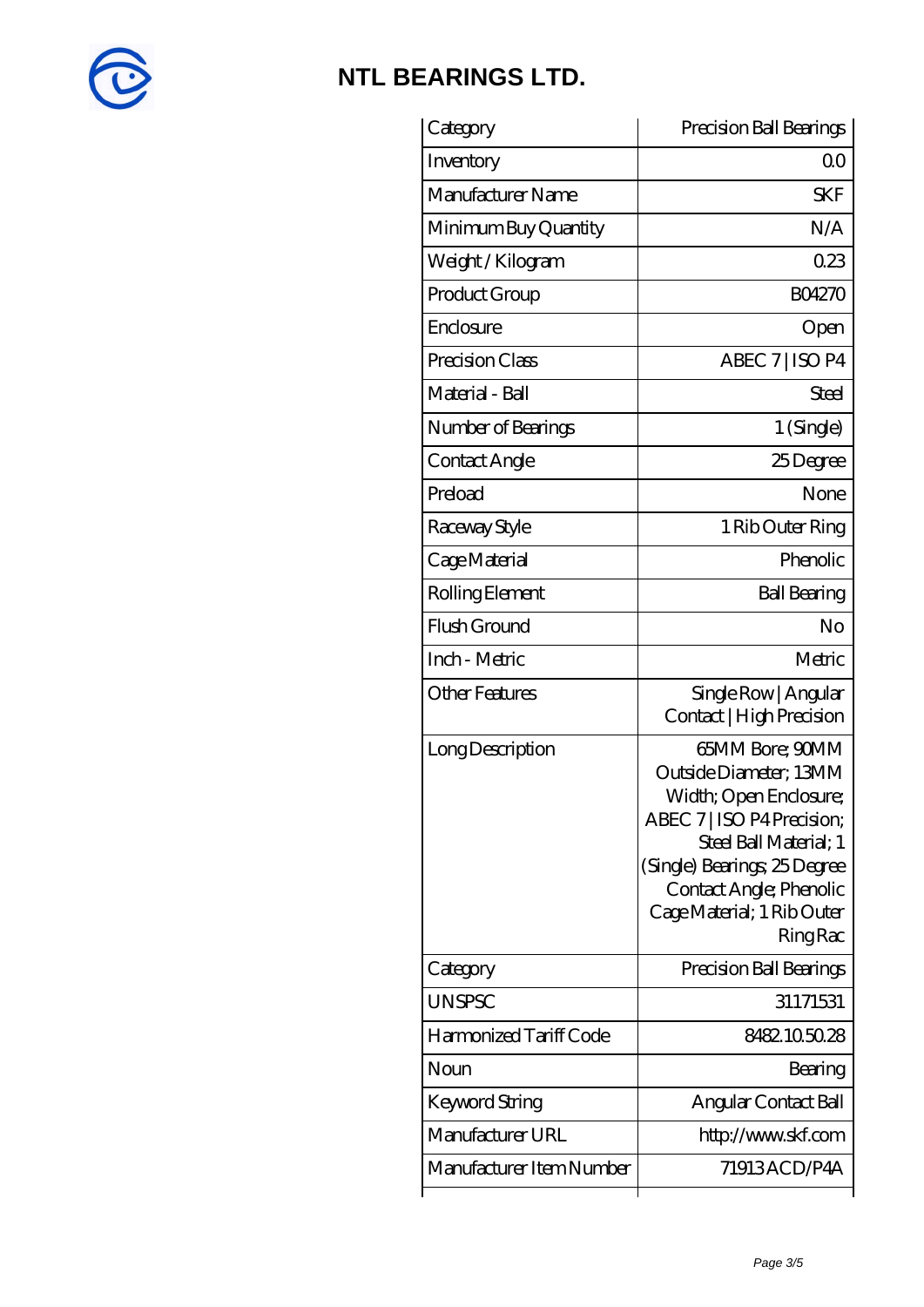

| Weight/LBS                                                    | 0505                     |
|---------------------------------------------------------------|--------------------------|
| Width                                                         | Q512Inch   13Millimeter  |
| Outside Diameter                                              | 3543Inch   90Millimeter  |
| Bore                                                          | 2559Inch   65 Millimeter |
| $d_1$                                                         | $727$ mm                 |
| $d_2$                                                         | $727$ mm                 |
| $D_1$                                                         | 823mm                    |
| $r_{1,2}$ min.                                                | $1 \,\mathrm{mm}$        |
| $r_{34}$ min.                                                 | 03mm                     |
| $d_a$ min.                                                    | 69.6mm                   |
| $d_h$ min.                                                    | 69.6mm                   |
| $D_a$ max.                                                    | 85.4mm                   |
| $Db$ max.                                                     | 88mm                     |
| $r_a$ max.                                                    | 1 <sub>mm</sub>          |
| $r_{\rm b}$ max.                                              | 03 <sub>mm</sub>         |
| $d_{n}$                                                       | $74.7$ mm                |
| Basic dynamic load rating C                                   | 19.5kN                   |
| Basic static load rating $C_0$                                | 16kN                     |
| Fatigue load limit P <sub>u</sub>                             | 068kN                    |
| Attainable speed for grease<br>lubrication                    | 13000r/min               |
| Attainable speed for oil-air<br>lubrication                   | 20000r/min               |
| Ball diameter $D_w$                                           | 7.938mm                  |
| Number of balls z                                             | 26                       |
| Reference grease quantity<br>$G_{\mathrm{ref}}$               | $285$ cm <sup>3</sup>    |
| Preload class A $G_A$                                         | 120N                     |
| Static axial stiffness, preload<br>classA                     | 136N/μ m                 |
| Preload class $BG_B$                                          | 240N                     |
| Static axial stiffness, preload<br>$\mathrm{class}\mathrm{B}$ | $176N/\mu$ m             |
| Preload class C $G_C$                                         | 480N                     |
|                                                               |                          |